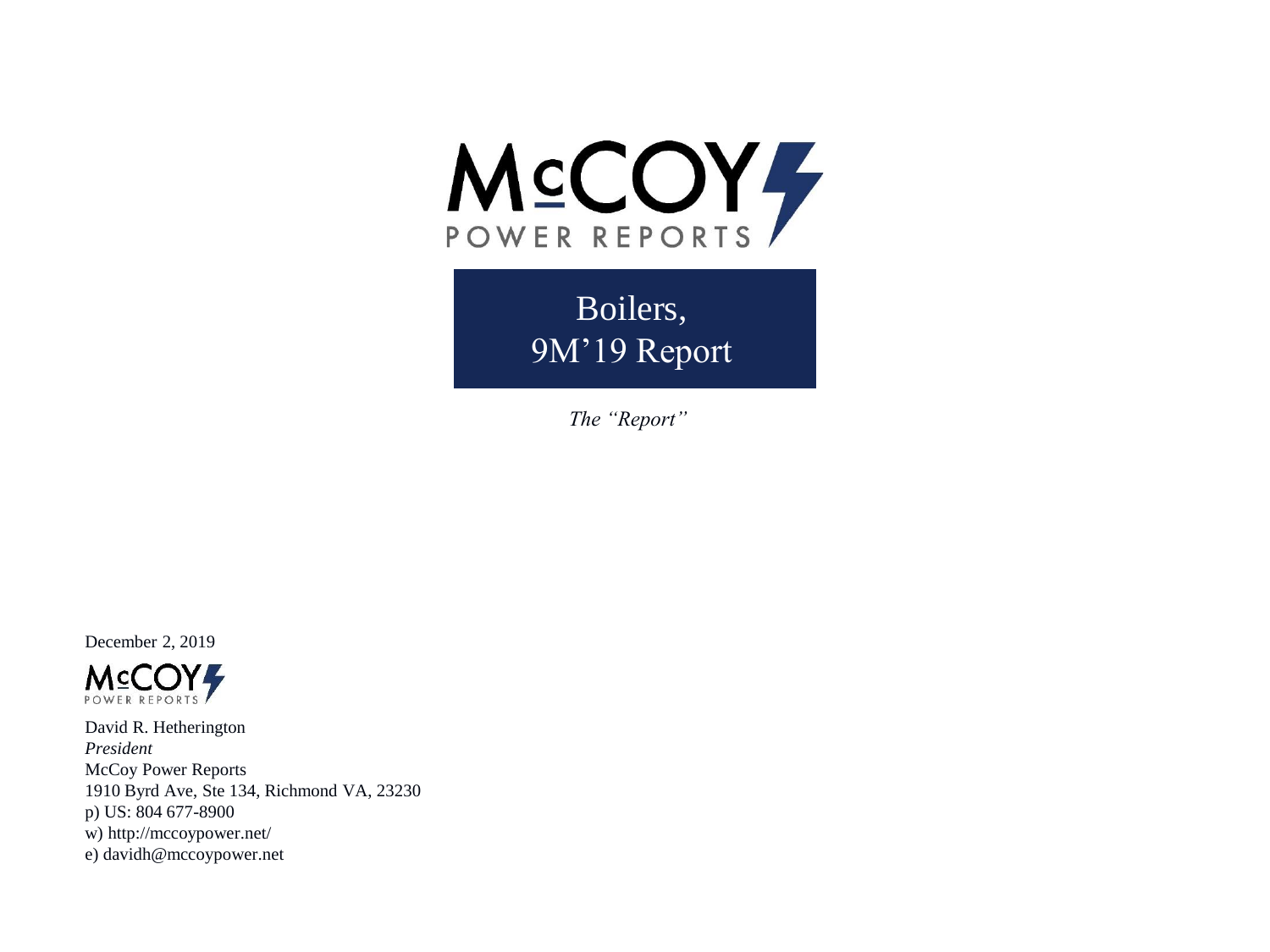### Table of Contents

- Global Market Summary
- Segment Analyses by Capacity
- Segment Analyses by Units
- Boiler Technology Segments: Biomass, WTE, and Fossil
- Market Share Discussion
- On-grid Utilization: USA and Europe
- 9M'19 Official League Tables
	- Technology Owner: Share of Ordered Capacity and Ordered Units
	- Manufacturer: Share of Ordered Capacity and Ordered Units
- Boilers Order Data, 9M'19 (the "Data"): Please see accompanying spreadsheet

*The Report and the Data are for your company's internal use only and may not be reproduced or retransmitted in any manner without the written permission of McCoy Power Reports. All rights are reserved.*

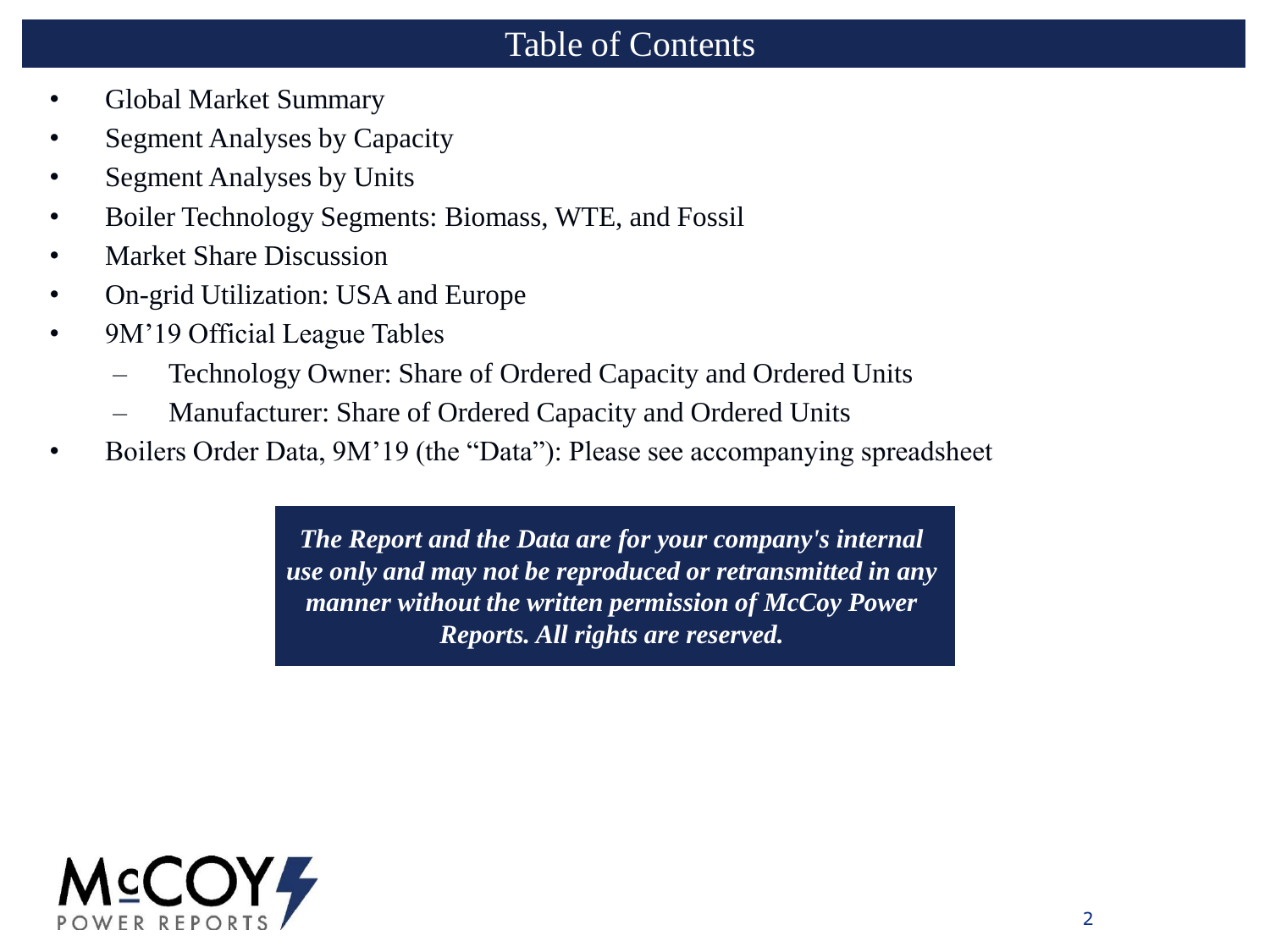#### Global Market Summary



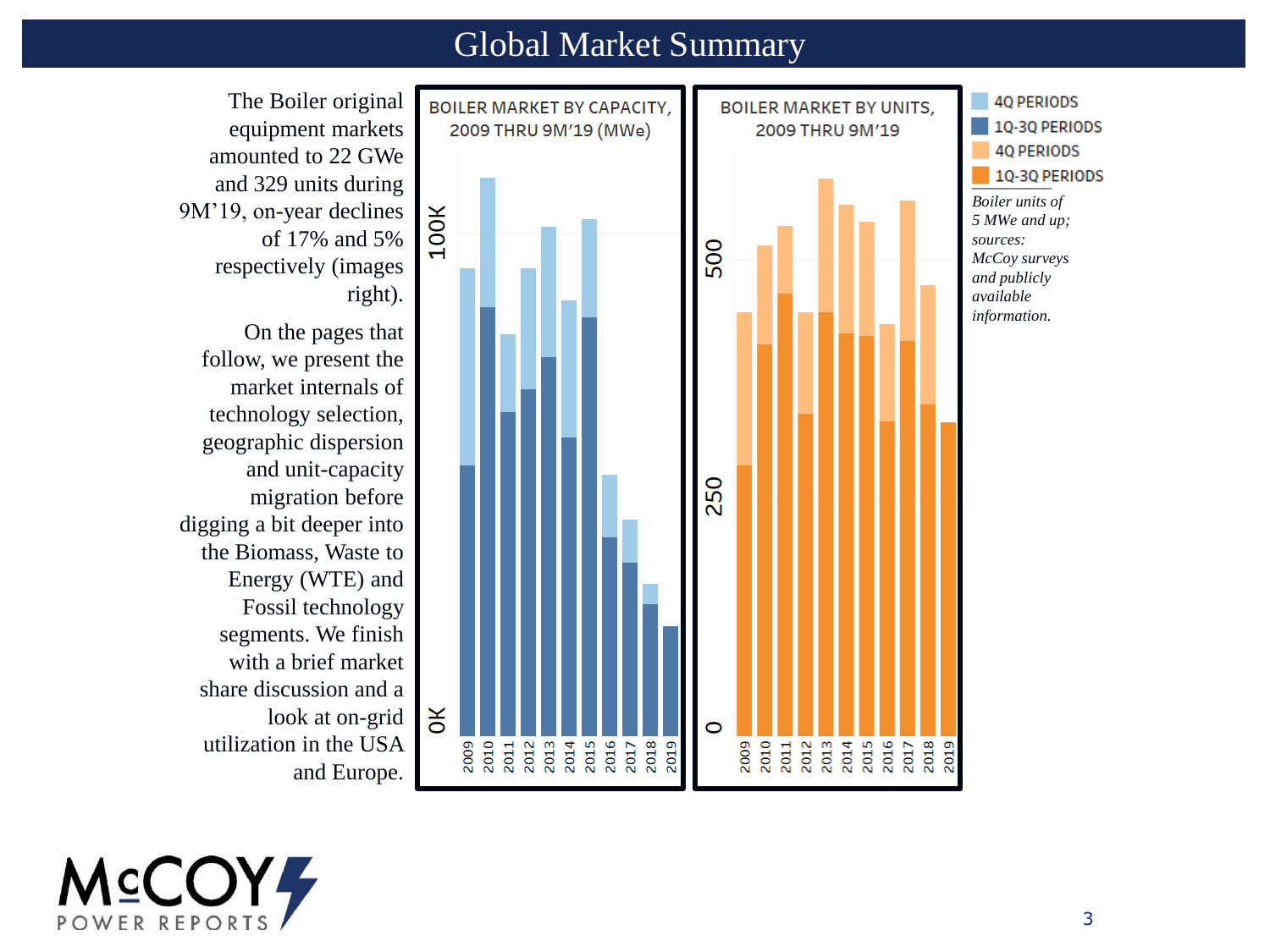## Segment Analysis by Capacity



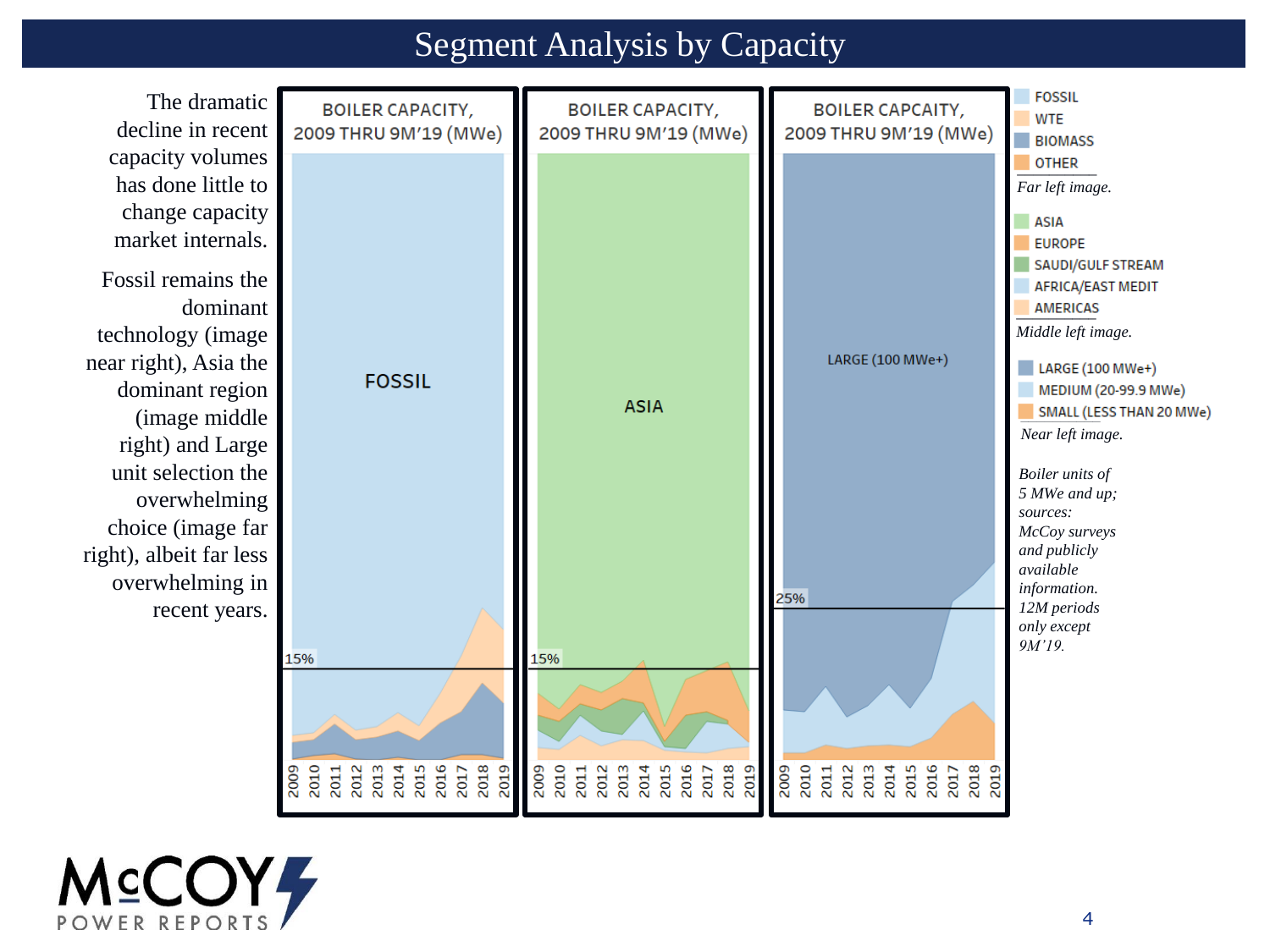## Segment Analysis by Units

In contrast to **FOSSIL BOILER UNITS, BOILER UNITS, BOILER UNITS,** capacity internals, **WTE** 2009 THRU 9M'19 2009 THRU 9M'19 2009 THRU 9M'19 a s **BIOMASS** unit volume *\_\_\_\_\_\_\_\_\_\_* internals shows an LARGE  $(100 \text{ MWe+})$ *Far left image.* industry amid rapid change.  $\blacksquare$  LARGE (100 MWe+) **FOSSIL** MEDIUM (20-99.9 MWe) Large units SMALL (LESS THAN 20 MWe) 75% 75% declined from 45% *Near left image.* of the 2009 market **ASIA ASIA** to just 10% of the **EUROPE** 9M'19 market **SAUDI/GULF STREAM** MEDIUM (20-99.9 MWe) (image near right), AFRICA/EAST MEDIT *\_\_\_\_\_\_\_\_\_\_* 50% 50% 50% Fossil technology *Middle left image.*dropped from 65% of 2009 units to *Boiler units of 5 MWe and up;*  **WTE** 30% of 9M'19 *sources: McCoy surveys*  units (image *and publicly*  middle right), yet 25% 25% 25% *available*  Asia remains the *information. 12M periods*  central geographic **EUROPE** *only except*  region with 75% of *9M'19.* SMALL (LESS THAN 20 MWe) **BIOMASS AMERICAS** 9M'19 unit volume (image far right). 2009<br>2011 2013<br>2013 2013 2015<br>2016 2016 2017<br>2018 2018 2010<br>2011 2013<br>2013 2015 2016<br>2015 2016 2017 2009 2010<br>2011<br>2013<br>2014<br>2014 2015<br>2017<br>2017<br>2018 2009 2019 2019 2019

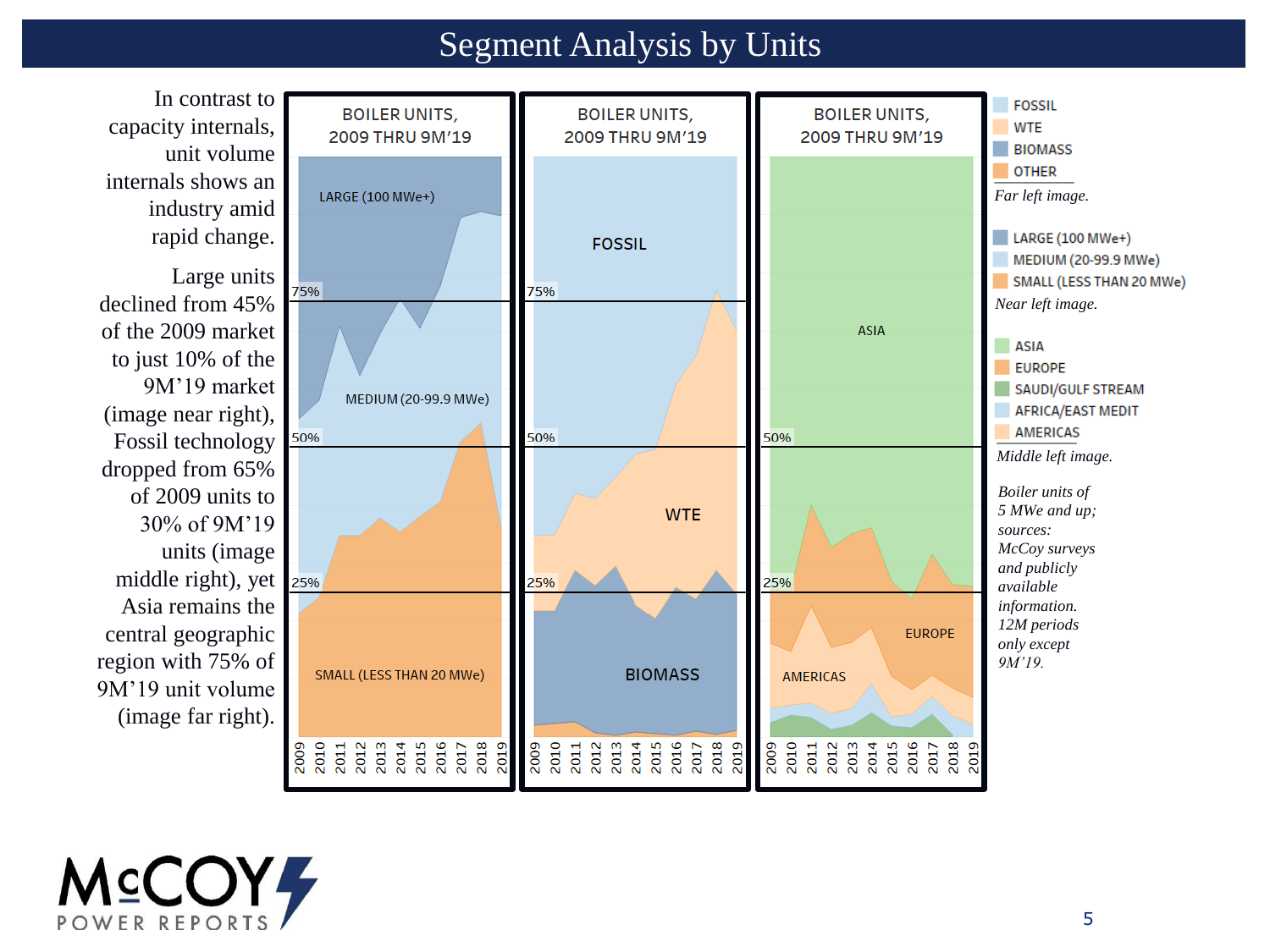### Boiler Technology Segments: Biomass

The Biomass markets declined by both capacity and units during 9M'19 to their lowest 9M levels since 9M'09 (images near and far right). Of all ordered units since 2014, India based Isgec was the market leader with 66 units, 57 units in Asia, and overall share of 9.7%. China Everbright finished second with all orders derived from the China market. Valmet was third with 25 units in Europe, 13 in Asia and four in the Americas. (image below).





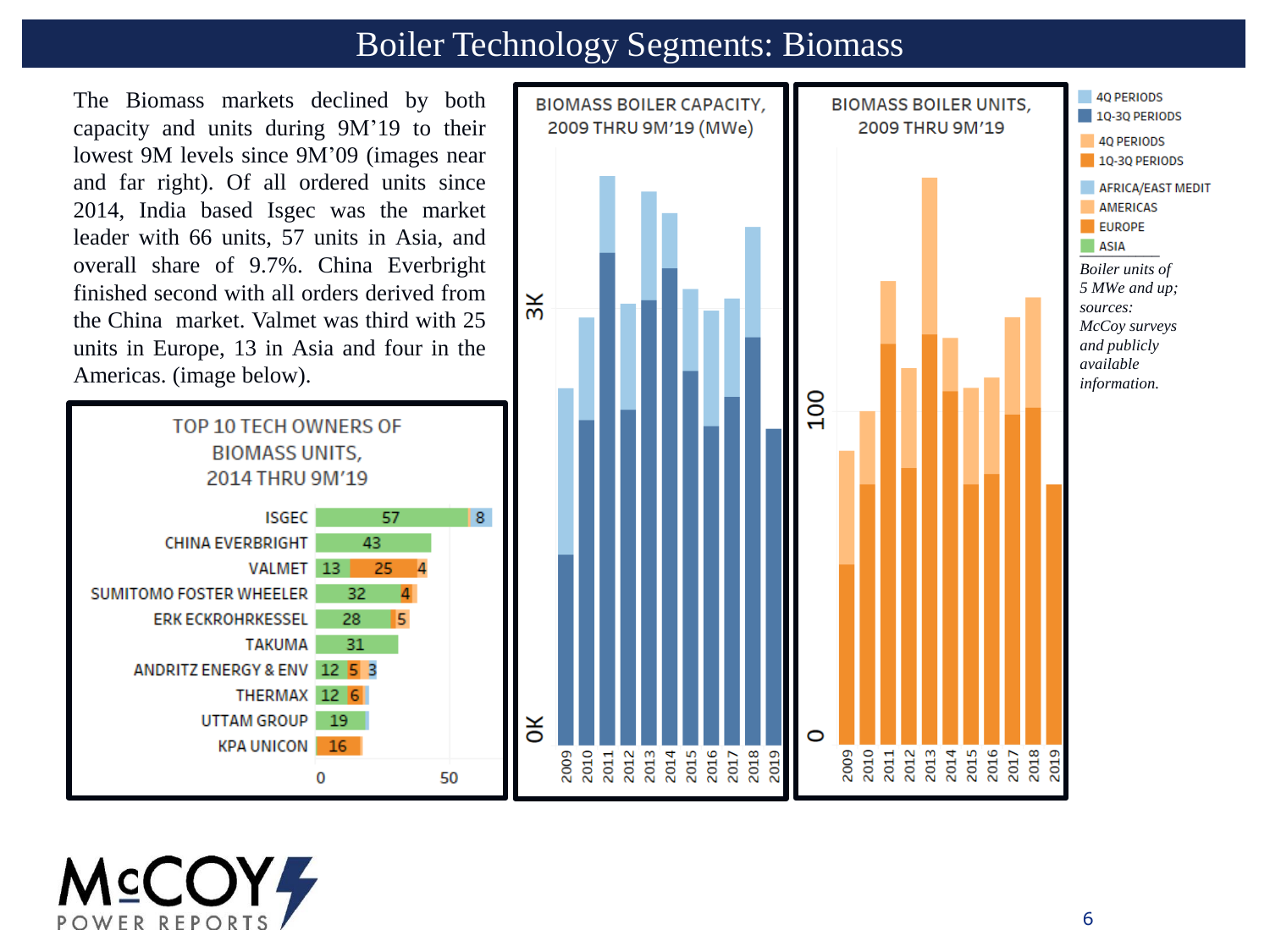## Boiler Technology Segments: WTE

On-year, the WTE markets were up 16% by capacity, down 7% by units, and showing signs of a market-top after a decade of rapid expansion (images near and far right). Of the 1,064 units ordered since 2009, only 178 or 17% were based outside of Asia. The market leaders of the WTE revolution were China Everbright with 164 units and Chongqing Sanfeng with 161; these two tech owners combined for 31% of all ordered units since 2009 (image below).





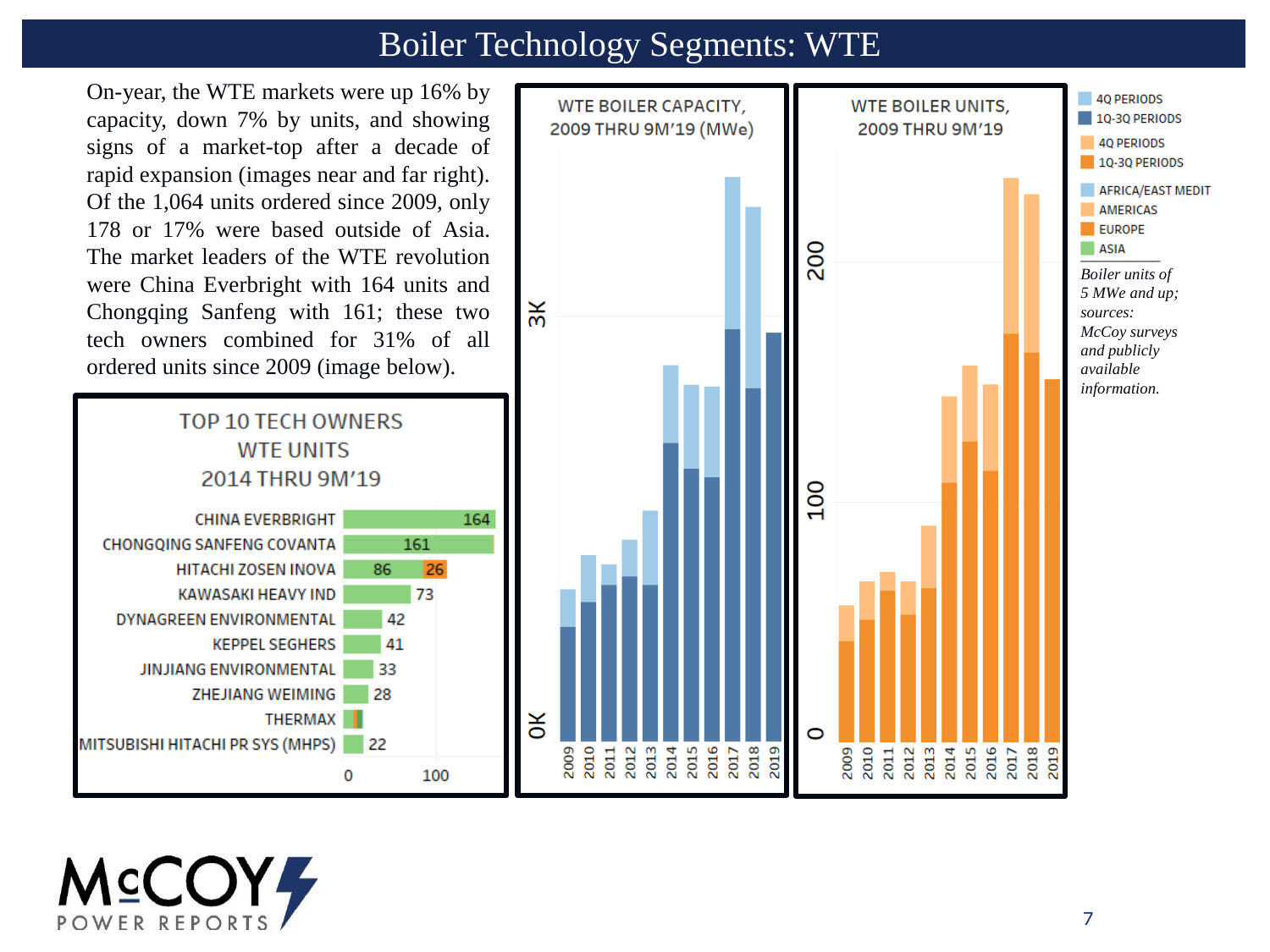## Boiler Technology Segments: Fossil

The Fossil markets fell 20% by capacity and rose 16% by units during 9M'19 (images near and far right). 9M'19 unit flow benefitted from increased activity out of Europe and the Americas regions. The market leaders remain the China based entities of Dongfang, Harbin and Shanghai which combined for 27% of all units and 54% of all capacity since 2009 (image below).



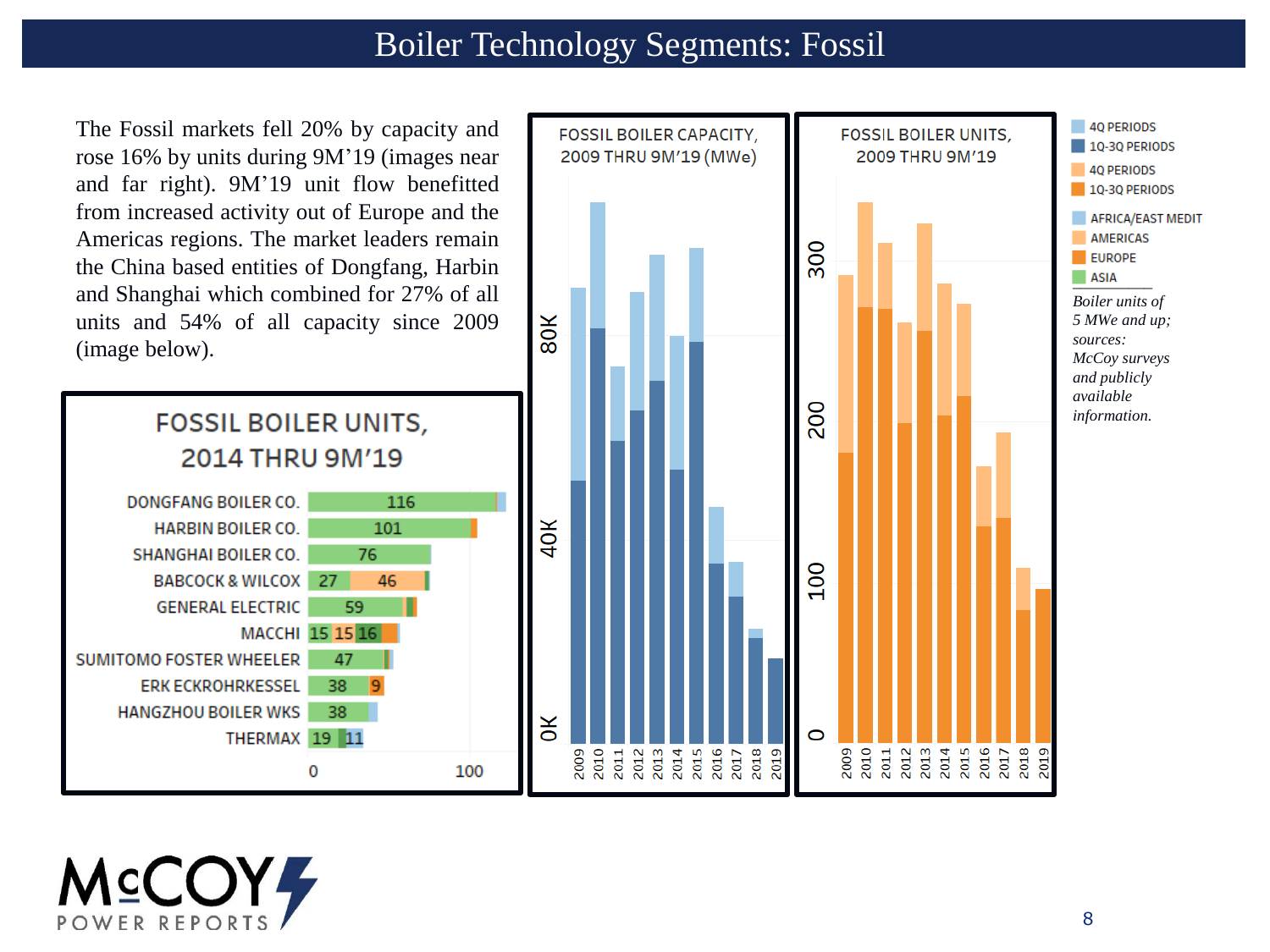#### Market Share Discussion





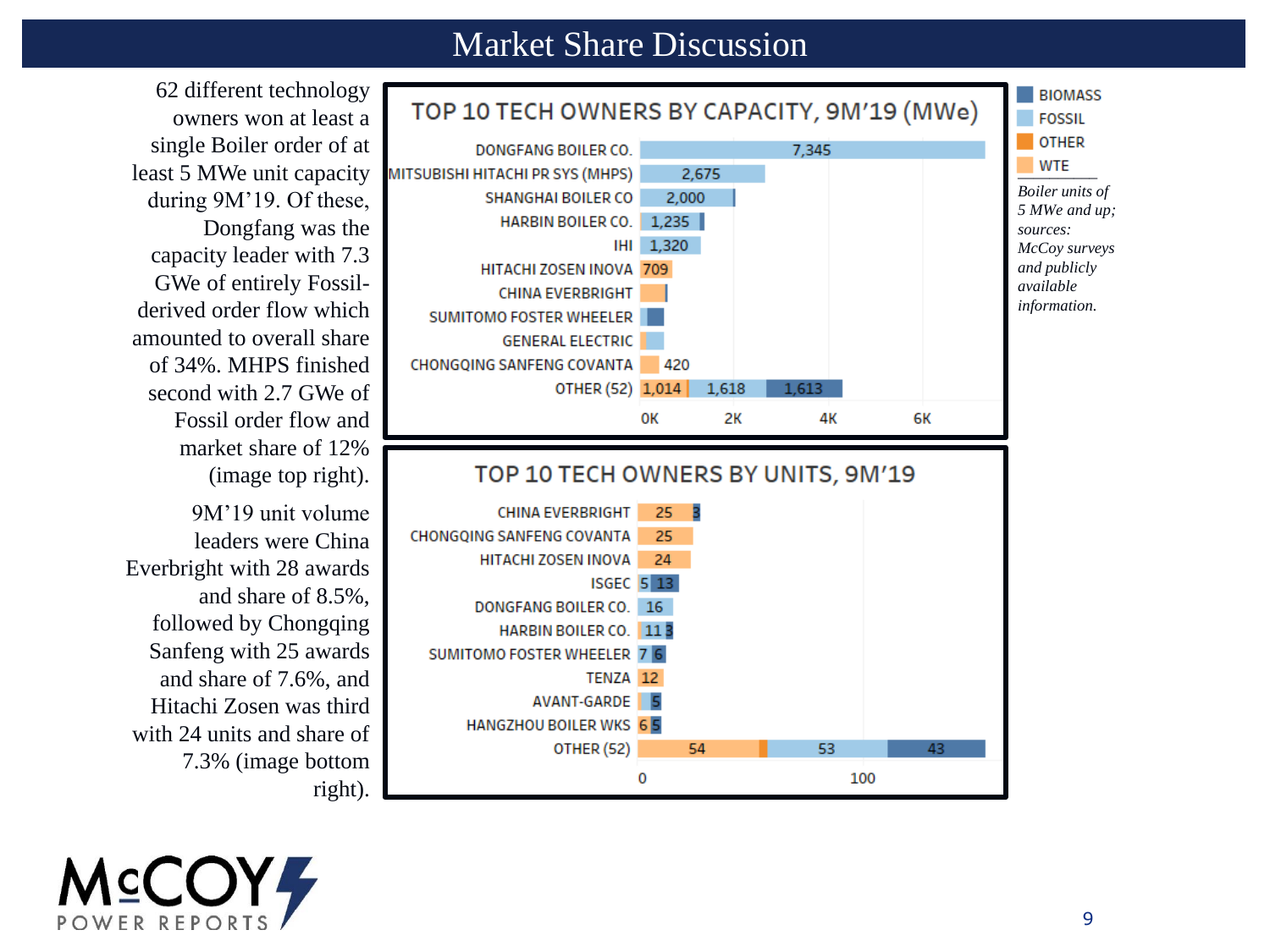## On-grid Utilization: USA and Europe

Moving to on-grid utilization, Boiler technologies show further declines in both the USA and Europe.

Gross load for the USA Boiler fleet declined 13% during 6M'19 (image near right) and declined to 28% of all 6M'19 USA net generation from 32% in 2018 (image middle right).

In Europe, Boiler technologies declined to just 21% of 2Q'19 net generation, down from 25% of 2Q'18 net generation (image far right).

In conclusion, falling utilization rates and a rapidly declining original equipment capacity market pose big challenges to the industry, while steady unit volumes suggest a relevant if smallerscale future.



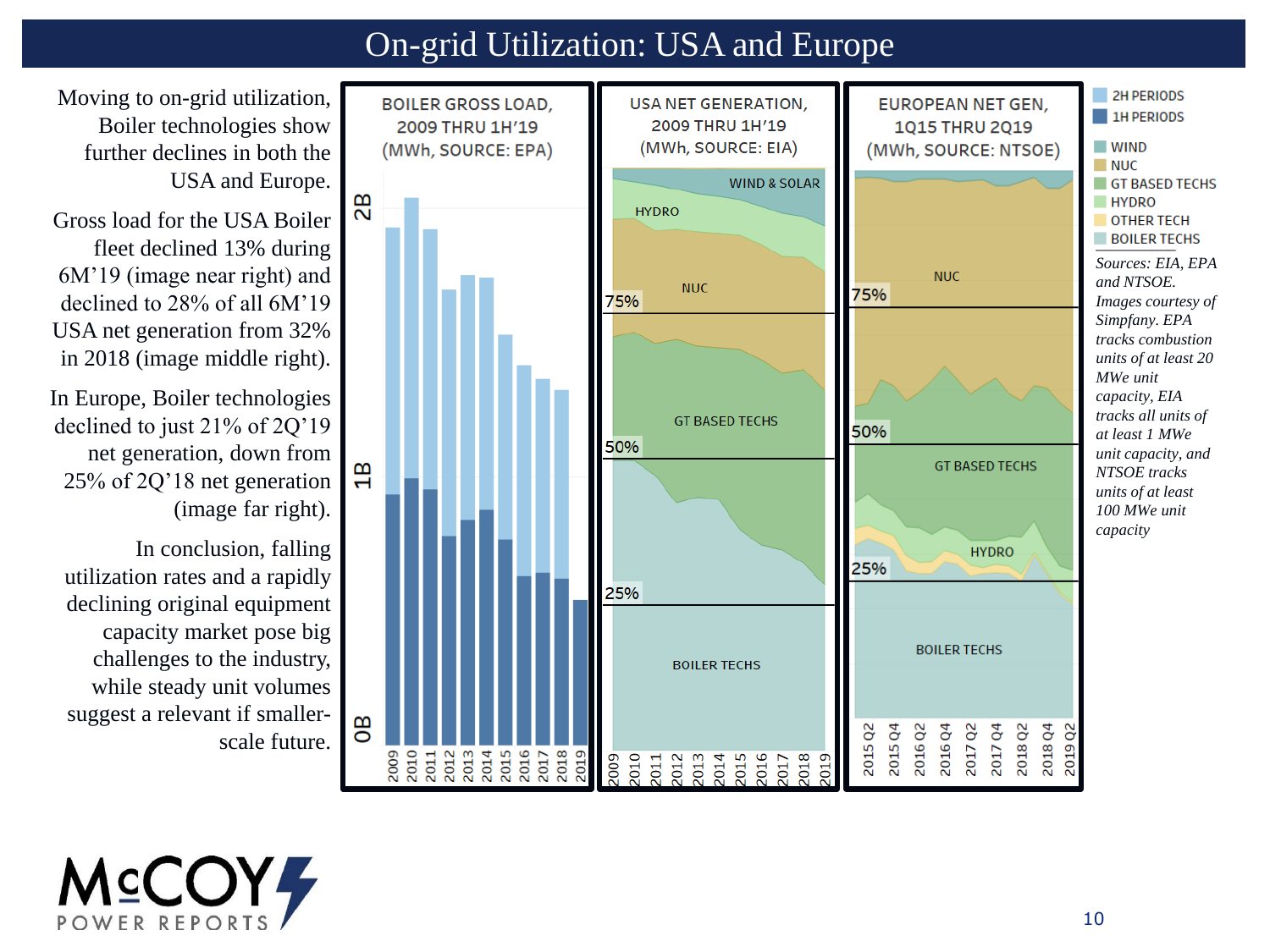# 9M'19 Official League Tables – Technology Owner *(i)*

|                                  | MWe    | <b>MARKET</b> |                                  | <b>UNITS</b>   | <b>MARKET</b> |
|----------------------------------|--------|---------------|----------------------------------|----------------|---------------|
| TOP 25 TECHNOLOGY OWNERS         | 9M'19  | <b>SHARE</b>  | TOP 25 TECHNOLOGY OWNERS         | 9M'19          | <b>SHARE</b>  |
| DONGFANG BOILER CO.              | 7.345  | 33.6%         | <b>CHINA EVERBRIGHT</b>          | 28             | 8.5%          |
| MITSUBISHI HITACHI PR SYS (MHPS) | 2,675  | 12.2%         | CHONGQING SANFENG COVANTA        | 25             | 7.6%          |
| <b>SHANGHAI BOILER CO</b>        | 2.030  | 9.3%          | <b>HITACHI ZOSEN INOVA</b>       | 24             | 7.3%          |
| <b>HARBIN BOILER CO.</b>         | 1,380  | 6.3%          | <b>ISGEC</b>                     | 19             | 5.8%          |
| <b>IHI</b>                       | 1,320  | 6.0%          | DONGFANG BOILER CO.              | 16             | 4.9%          |
| HITACHI ZOSEN INOVA              | 709    | 3.2%          | <b>HARBIN BOILER CO.</b>         | 16             | 4.9%          |
| <b>CHINA EVERBRIGHT</b>          | 615    | 2.8%          | <b>SUMITOMO FOSTER WHEELER</b>   | 13             | 4.0%          |
| <b>SUMITOMO FOSTER WHEELER</b>   | 526    | 2.4%          | <b>TENZA</b>                     | 12             | 3.6%          |
| <b>GENERAL ELECTRIC</b>          | 524    | 2.4%          | <b>AVANT-GARDE</b>               | 11             | 3.3%          |
| CHONGQING SANFENG COVANTA        | 420    | 1.9%          | <b>HANGZHOU BOILER WKS</b>       | 11             | 3.3%          |
| ANDRITZ ENERGY & ENV             | 370    | 1.7%          | <b>WUXI BOILER WORKS</b>         | 10             | 3.0%          |
| <b>BHI</b>                       | 350    | 1.6%          | <b>GENERAL ELECTRIC</b>          | 9              | 2.7%          |
| <b>WUXI BOILER WORKS</b>         | 335    | 1.5%          | ZHEJIANG WEIMING                 | 9              | 2.7%          |
| <b>ISGEC</b>                     | 329    | 1.5%          | <b>WESTERN POWER</b>             | 8              | 2.4%          |
| <b>HANGZHOU BOILER WKS</b>       | 252    | 1.2%          | <b>SINOMA</b>                    | $\tau$         | 2.1%          |
| <b>WESTERN POWER</b>             | 250    | 1.1%          | <b>JFE ENGINEERING</b>           | 6              | 1.8%          |
| <b>ZHEJIANG WEIMING</b>          | 198    | 0.9%          | <b>THERMAX</b>                   | 6              | 1.8%          |
| <b>SIBENERGOMASH</b>             | 180    | 0.8%          | <b>ANDRITZ ENERGY &amp; ENV</b>  | $\overline{5}$ | 1.5%          |
| <b>JFE ENGINEERING</b>           | 178    | 0.8%          | <b>BHI</b>                       | 5              | 1.5%          |
| <b>TAKUMA</b>                    | 165    | 0.8%          | MITSUBISHI HITACHI PR SYS (MHPS) | 5              | 1.5%          |
| <b>THERMAX</b>                   | 159    | 0.7%          | <b>CALDEMA</b>                   | $\overline{4}$ | 1.2%          |
| <b>VALMET</b>                    | 158    | 0.7%          | <b>KPA UNICON</b>                | $\overline{4}$ | 1.2%          |
| AVANT-GARDE                      | 141    | 0.6%          | <b>PARAT HOLVERSEN</b>           | 4              | 1.2%          |
| <b>CALDEMA</b>                   | 81     | 0.4%          | <b>SIBENERGOMASH</b>             | $\overline{4}$ | 1.2%          |
| <b>TENZA</b>                     | 72     | 0.3%          | TAKUMA                           | 4              | 1.2%          |
| OTHER (37)                       | 1,082  | 5.0%          | OTHER (37)                       | 64             | 19.5%         |
| <b>TOTAL ORDERED CAPACITY</b>    | 21,843 | 100.0%        | <b>TOTAL ORDERED UNITS</b>       | 329            | 100.0%        |

*(i) Boiler units of 5 MWe and up; sources: McCoy surveys and publicly available information.*